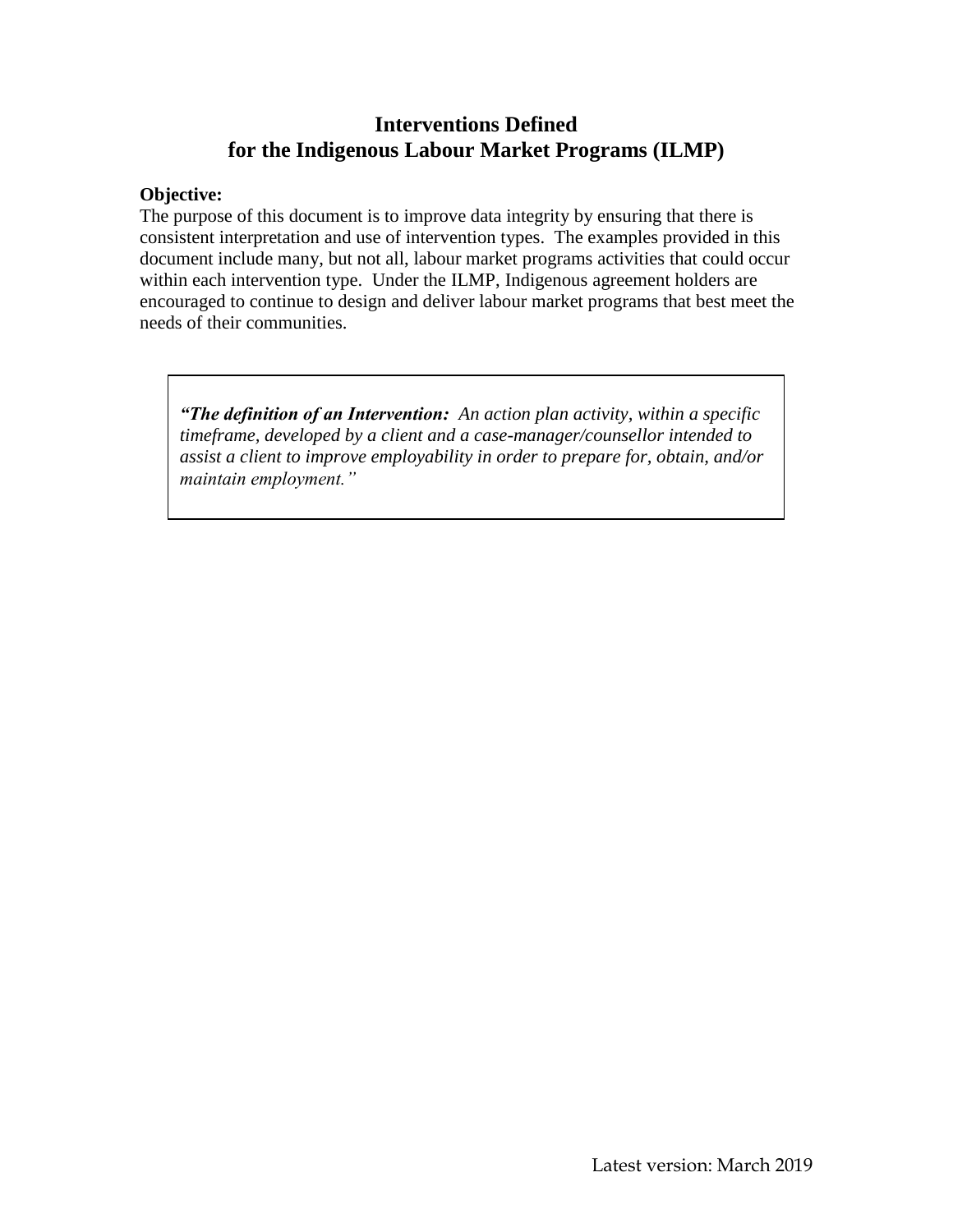**20. Pre-Career Development:** Developmental activity or activities engaged by a client that moves the client along towards being ready, willing and able to work. Activities under this intervention include, but are not limited to: language, life skills, cultural awareness etc.

*Employability Dimension - Career Decision:* Is an assessment by the employment counsellor of the skills demonstrated by the client to make an **informed** career choice. Informed choice means the client understands the physical and mental challenges associated with different occupations and is knowledgeable of labour market conditions (labour market supply and demand for the occupation, wage scale, competencies required by the occupation, etc). In making the assessment, the employment counsellor is required to review if the client has a realistic goal and the ability to research alternative occupational choices.

1. **Career Research and Exploration:** An activity or activities engaged in by the client at the direction of the counsellor intended to provide the client with background information and data on career opportunities, employment prospects, qualifications, requirements and benefits for different jobs and/or local and regional employers and employment opportunities in order to assist the client make informed career decisions. This can be done individually or through group sessions.

This intervention could include teaching a client how to find labour market information, the programs and services clients are eligible for, conducting self-discovery exercises to identify the values and interests of the client, taking non-diagnostic tests (ex: choices program), etc.

- 2. **Diagnostic Assessment:** Client is to take a specific test to assist in the determination of a career choice, such as: language, literacy, workplace essential skills (e.g. TOWES), Myers Briggs personality test, learning disability assessments, etc.
- 3. **Employment Counselling:** Providing the client, within the context of an Action Plan, with the advice and support of a designated employment counsellor to assist the client to arrive at a suitable career choice.

Note: Employment Counselling will not have a direct cost associated with it as it is paid through employee wages/salaries.

*Employability Dimension - Skills Enhancement***:** Provides clients with the necessary skills and qualifications that are needed to enter and perform in a chosen occupation by enrolling them in the appropriate training or education program.

- 4. **Skills Development- Essential Skills:** A program of instruction designed to enhance one or more Essential Skills to a level required by the specific job or occupation that the client is seeking. Essential Skills provide the foundation for learning all other skills and enable people to evolve with their jobs and adapt to workplace change. HRSDC has identified nine essential skills and has established essential skill levels required for each NOC occupation. HRSDC's nine essential skills are:
	- 1. *Reading Text*: Refers to reading material that is in the form of sentences or paragraphs and generally involves reading notes, letters, memos, manuals, specifications, regulations, books, reports or journals.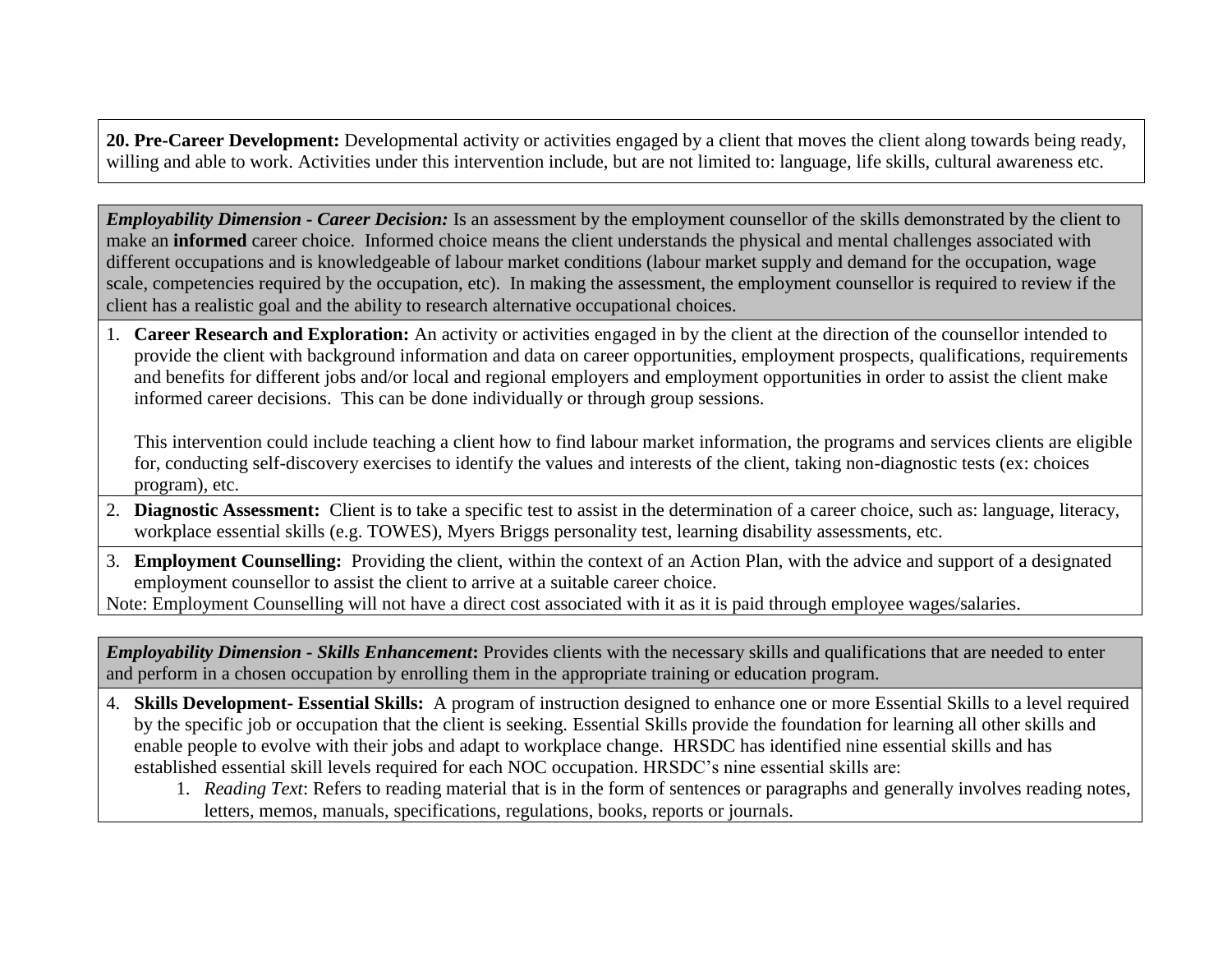- 2. *Document Use*: Refers to tasks that involve a variety of information displays in which words, numbers, icons and other visual characteristics (e.g. line, colour, shape) are given meaning by their spatial arrangement. For example, graphs, lists, tables, blueprints, schematics, drawings, signs and labels are documents used in the world of work.
- 3. *Numeracy*: refers to the clients' use of numbers and their being required to think in quantitative terms.
- 4. *Writing*: Includes writing texts and writing in documents (for example, filling in forms) and non-paper-based writing (for example, typing on a computer).
- 5. *Oral Communication*: Pertains primarily to the use of speech to give and exchange thoughts and information by workers in an occupational group.
- 6. *Working with Others*: Examines the extent to which employees work with others to carry out their tasks. Do they have to work co-operatively with others or do they have to have the self-discipline to meet work targets while working alone.
- 7. *Continuous Learning*: Examines the requirement for workers in an occupational group to participate in an ongoing process of acquiring skills and knowledge. Continuous learning tests the hypothesis that more and more jobs require continuous upgrading, and that all workers must continue learning in order to keep or to grow with their jobs. If this is true, then the following will become essential skills: knowing how to learn; understanding one's own learning style; and knowing how to gain access to a variety of materials, resources and learning opportunities.
- 8. *Thinking Skills*: Differentiates between five different types of cognitive functions. However, these functions are interconnected.
- 9. *Computer Use*: Indicates the variety and complexity of computer use within the occupational group.

An Essential Skills program need not address all nine essential skills to be considered an Essential Skills program. Normally, such programs seek to enhance a client's abilities on a set of essential skills (e.g. literacy, numeracy and document use) to levels required by the job or occupation that the client is seeking to enter or for which he/she wishes to be trained. For more information on the nine esstential skills, please visit the [Canada.ca](https://www.canada.ca/en/employment-social-development/programs/essential-skills.html) website.

- 5. **Skills Development – Academic Upgrading:** A program of instruction designed to enable the client to obtain high school credits or academic qualifications required to pursue further post-secondary instruction or training. Could be referred to as adult education, either to acquire a high school diploma or General Educational Development (GED), or to acquire secondary school pre-requisites needed to enroll in vocational training and/or post secondary training programs.
- 6. **Work Experience - Job Creation Partnerships:** Is a financial assistance program that seeks to enable unemployed persons to gain work experience by creating temporary jobs. Project activities should benefit both the participant and the community and must therefore be limited to partnerships with public sector and non-profit employers; no private companies. This will also improve the client's long-term employment prospects.
- 7. **Work Experience - Wage Subsidy:** Is a financial assistance program that has as its objective encouraging employers to hire individuals in order to provide them with direct work experience and/or on-the-job training. The employer receives a wage subsidy to hire the client for a specific length of time, with the object of providing the client with sufficient skills to find employment at the end of this time either with the same employer or another.
- 8. **Work Experience – Student Employment:** Interventions designed to provide employment to students during school breaks or while still in school, such as the Student Summer Employment Program or the Internship Program. An individual student is provided with an opportunity to develop and enhance employability and occupational skills with practical, on-the-job experience. Employers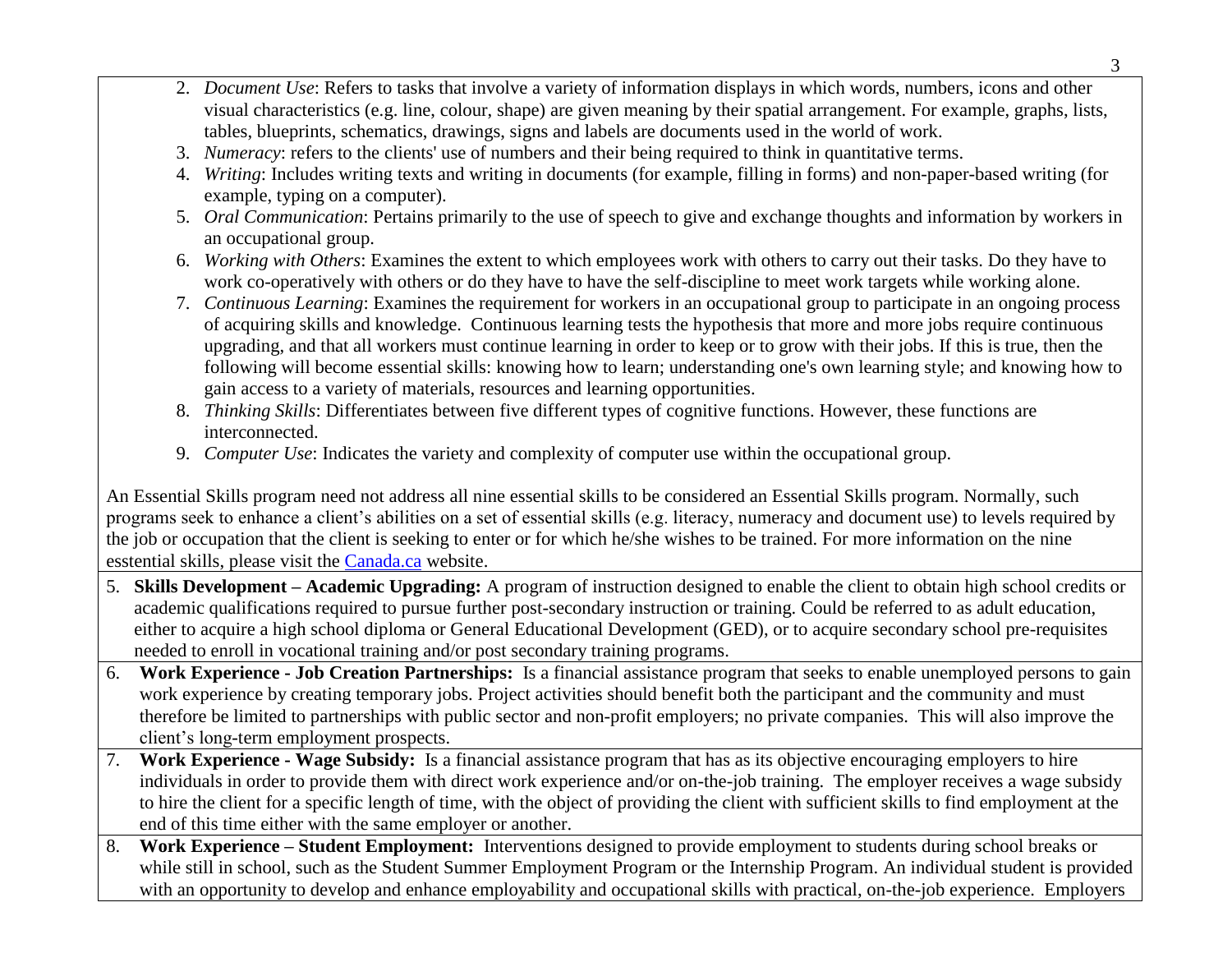are generally provided with a wage subsidy to encourage the hiring of these students. Students can be working during the school year or during the summer months and must be enrolled in full-time studies. 9. **\*Occupational Skills Training – Certificate:** Interventions related to a program of study leading to a certificate from a provincially recognized university, college, institute or school, either public or private. A certificate program is distinguished from a diploma program primarily by the amount of time the client takes to earn the certificate. A certificate program is typically one academic year in length and, in cases where it is less than an academic year; there are typically minimum length requirements that vary from jurisdiction to jurisdiction. The Colleges and Institutes Canada has a searchable program database that describes programs delivered by its member institutions, which can be located at [https://www.collegesinstitutes.ca/our-members/list-of](https://www.collegesinstitutes.ca/our-members/list-of-degrees)[degrees.](https://www.collegesinstitutes.ca/our-members/list-of-degrees) Please note that the program listing may not be current at any given time and that many colleges do not indicate the level of certification in the program title. Workshops and short courses that are recognized by a certificate of attendance or some similar document are not included in this category. 10. **\*Occupational Skills Training – Diploma:** Interventions related to a program of study leading to a diploma from a provincially recognized university, college, institute or school, either public or private. A diploma program, in addition to be non-degree in nature, is distinguished from a certificate program primarily by the amount of time the client takes to earn the diploma. A diploma program is typically greater than one academic year in length. The Colleges and Institutes Canada has a searchable program database that describes programs delivered by its member institutions which can be located at [https://www.collegesinstitutes.ca/our](https://www.collegesinstitutes.ca/our-members/list-of-degrees)[members/list-of-degrees.](https://www.collegesinstitutes.ca/our-members/list-of-degrees) Some universities award non-degree recognition in the form of certificates that recognize learning outcomes from programs that are greater than one year in length. 11. **\*Occupational Skills Training – Degree:** Interventions related to a program of study leading directly to an undergraduate or graduate degree from a recognized degree-granting institution. 12. **\*Occupational Skills Training – Apprenticeship:** Interventions related to pre-apprenticeship training or apprenticeship technical training in a designated trade. This intervention does not cover the practical training of an indentured apprentice that occurs on the job. It also does not cover a pre-employment training intervention that is not recognized as credit towards a designated trade. A listing of all designated trades in Canada is available at<http://www.ellischart.ca/> . Also a list of definitions relating to apprenticeship can be found in Annex A of this document. 13. **Occupational Skills Training – Vocational / Industry Recognized**: Interventions related to formal skills instruction that may provide certificates of completion, tickets and/or licenses which may be professionally recognized, but are not normally recognized by post-secondary institutions or counted as academic credits in post-secondary programs or apprenticeship programs. Examples include: driver's training, First Aid/CPR training, safety training, customized pre-employment training (e.g. Mining Essentials) and some professional accreditation programs offered by the private sector (e.g. Microsoft, Canadian Securities Institute). -

<sup>\*</sup> **Occupational Skills Training Investments:** Investments in occupational skills for clients through formal training are categorized according to the level and/or type of certification earned by the client. It is the responsibility of the counselor/case manager to be able to distinguish between the various types of training interventions in order to categorize any particular intervention. Generally, formal training is delivered by public and private universities, colleges, institutes and schools that are created and/or recognized by their respective province or territory. It is the combination of academic credentials and occupational preparation that allow for the use of five different types of interventions.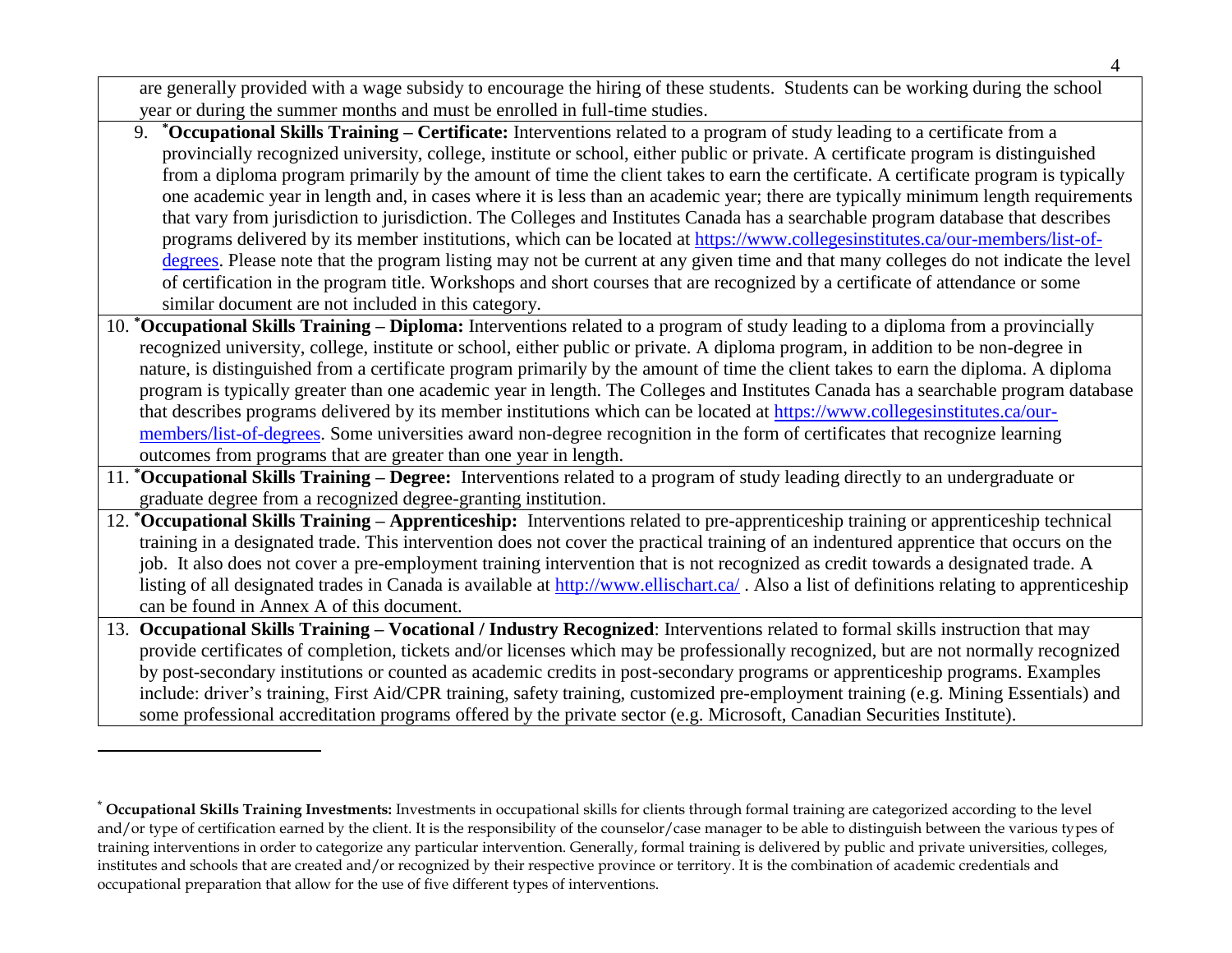14. **Self-Employment**: An intervention that provides direct financial assistance, business training or professional support to enable a client start his/her own business or continue in a career of self-employment. Assistance may include providing support for training in business start-up and development from accredited business school, assistance with business plan development, for professional advice for marketing, accounting and financial management and for office location (e.g. \*\*incubators).

\*\*Incubators are designed to accelerate the development of a small start-up business by partnering the start-up business within a bigger business, thus leading to reduced start up costs, access to expert opinions and lateral contributions (ex: office supplies, furniture, phones, etc).

**Employability Dimension - Job Search:** This employability dimensions seeks to help clients who want to find a job by providing them with the tools, skills, information, etc they need to attain employment. In essence the job search employability dimension seeks to facilitate the match between the client and the employer and entails the client to be actively engaged in a planned job search.

15. **Job Search Preparation Strategies:** This intervention is to be utilized when a client is preparing to seek and attain employment and requires support from an employment counsellor or a job finding club. Activities within this intervention can include: resume and cover letter writing, labour market research, interview skills, etc.

Note: This may or may not include clients who utilize the minimal levels of service: (i.e. independent use of job search resources such as computers, phones, fax machines, and printers).

- 16. **Job Starts Supports:** In order to seek and attain employment, clients may receive assistance to purchase work equipment, work clothing, bus tickets to look for work, etc.
- 17. **Employer Referral:** A client is referred to an employer to seek information on the company, the occupation of interest and/or an employment opportunity within the company.

**Employability Dimension - Employment Maintenance:** This employment dimension asks whether the client has issues with keeping a job. As such, it is relevant both to clients who are currently employed and who need assistance keeping that employment and to clients who are currently unemployed and who clearly have problems keeping a job (e.g. have a history of failing to keep employment for any reasonable length of time).

- 18. **Employment Retention Supports:** An intervention that provides some sort of funded assistance to enable a client with a job to continue working in that job. Assistance should be extraordinary and temporary in nature and not lead to continuing dependence on the program. Examples include: paying for work boots and equipment; purchasing a driver's license, providing bus fare or paying daycare on a limited/emergency basis, or providing re-location expenses if that is necessary to keep a job. Note that interventions relating to skills development for persons with a job should be identified under the appropriate skills development intervention type and not as an employment retention support.
- 19. **Referral to Agencies:** An intervention that refers a client to a responsible agency or agencies, as part of the client's Action Plan, to address one or more employment barriers (e.g. referral to social housing authority, drug treatment program, and subsidized daycare center, transportation for persons with disabilities, household finances and budgeting program). Depending on the circumstances, the agreement holder may have to fund this intervention, but normally program costs would be borne by referral agency, employer, or not lead to any costs at all.